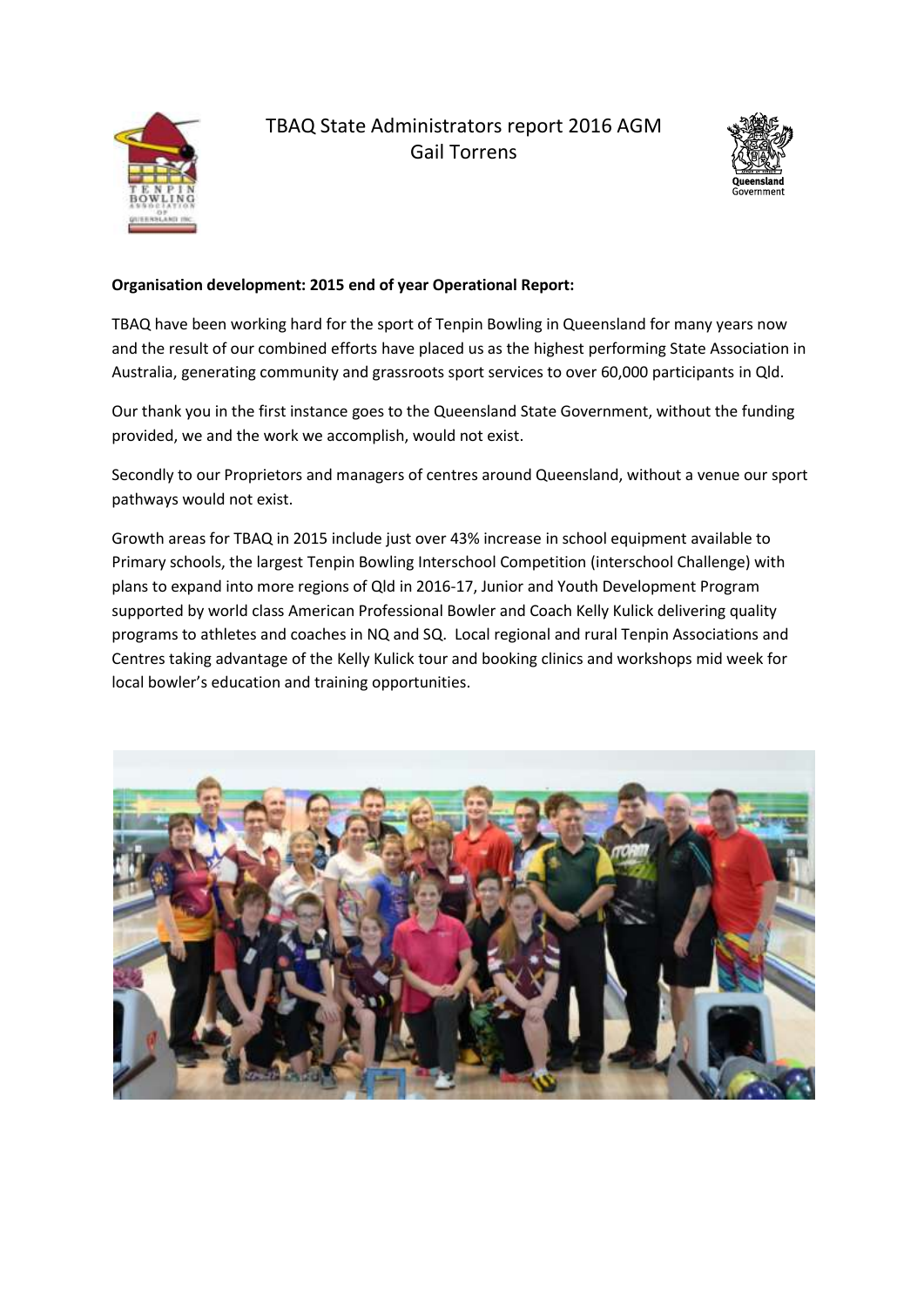A great deal of credit must go to our Local coaches and instructors working each week in centres driving bowler education through learn to bowl sessions and regular clinics throughout the year. 186 such programs run in Qld throughout 2015 with over 2300 people accessing these services.

TBA membership now up 100% on the previous year, now 7,538 and league statistics of frequent bowlers now numbering 11,300 playing regularly in Bowling Centres across Queensland.

Queensland bowlers and teams of officials winning medals and Masters at our sports Nationals (more details available within reports from our valued Committees: Adult Committee, State Youth, State Disabilities and NQ & SQ Junior Committees) which can be found on our website archives for future reference. Thank you to our Athletes, Coaches, Managers, supporters and parents who support pathways in our sport.

**Technology** has played a great role in our success with the TBAQ Board committing to upgrades in our TBAQ website. These advances were planned to increase the ease at which people are able to use the services provided by us. **The State Library of Queensland have built a comprehensive collection of Queensland publications to ensure the availability of our documentary heritage now and in the future.** The **Tenpin Bowling Association of Queensland Inc. website** was selected for inclusion in the PANDORA Archive, this means that we have provided the Qld State Library permission to retain our publication (TBAQ website) in the Archive and to provide public access to it in perpetuity.

#### **Volunteers:**

TBAQ would like to thank the many volunteers connected to Centre Associations and players who are passionate about the sport without you there would be no sport, no sport services and no growth.

**We thank our volunteer Queensland Committees**, State Adult committee, (Adult Open grade, Restricted and Senior players representatives), State SQ & NQ zones Junior Committees, State Youth and State Disabilities Committees for looking after the pathways for bowlers into our sport all year**.** 

#### **Key Sport Services which have become our core business include:**

- Our *Roll 'n Strike* **branded School curricula activity** in Primary schools across the State is continually growing. TBAQ place bookings of over \$360,000 of sport equipment to schools and community centres across the State. This is a growth of 42% on our previous year. Our efforts have enabled Tenpin Bowling to be seen as a sport to over **52,000** school children in Queensland and we are active in over 200 primary schools each year. Tenpin Centres have supported our efforts with 24 Bowling Centres out of 30 partnering with TBAQ by sponsoring some of these kits (5 sets of carpet lanes pins and balls) to schools. Thank you to those centres who promote the sport in this way. 52 further kits are now owned by schools and community organisations across the State keen to get tenpin and the Roll 'n Strike program which now is a recognised brand representing Tenpin the sport everywhere.
- *Roll 'n Strike* IN CENTRE LEAGUE was designed to build more junior participation **in centres.** Where juniors and adults alike can enter into a foundation level program which seamlessly fits into the local centres league systems. The league also serves as a place for new coaches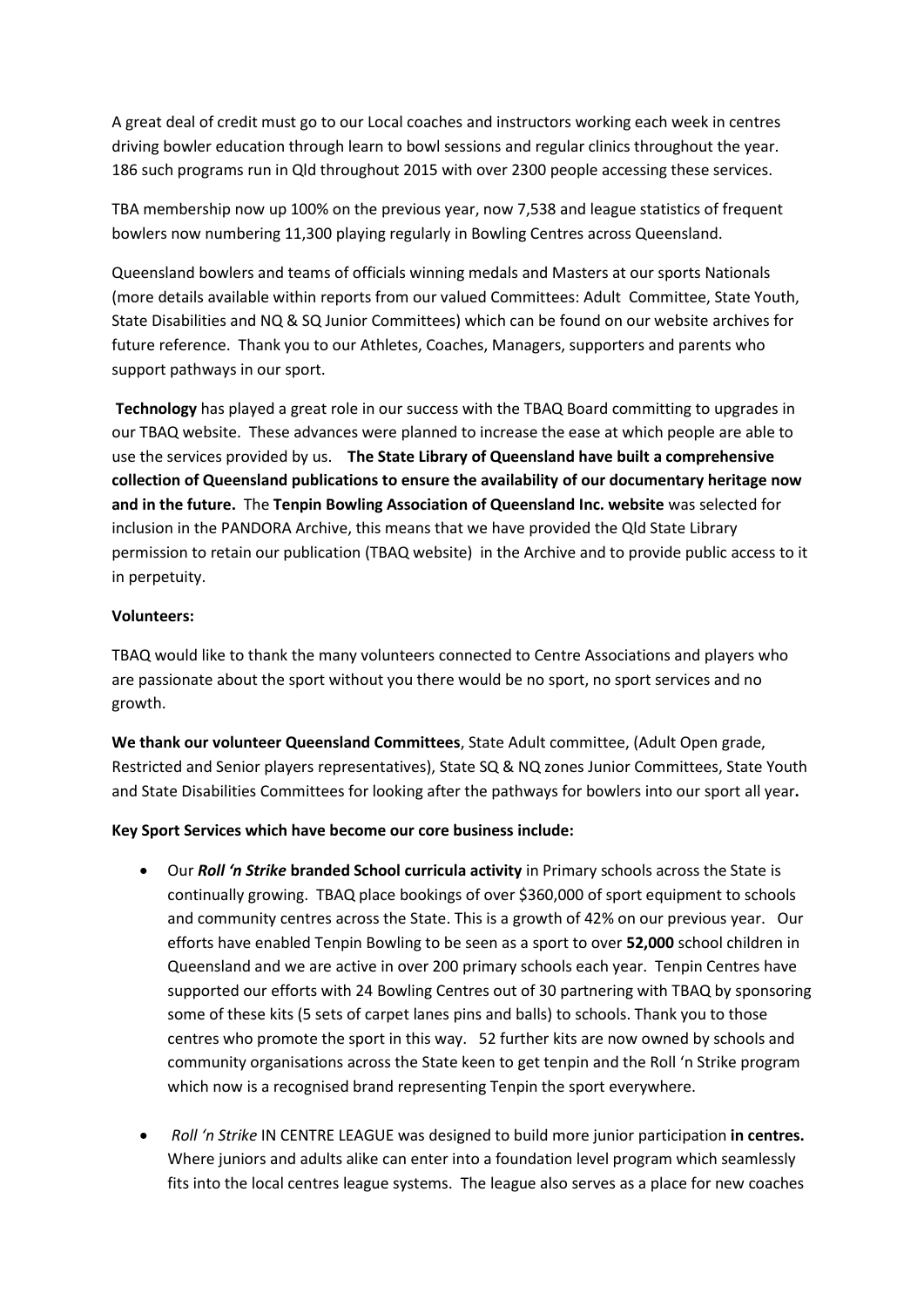to coach alongside experienced coaches. We are still looking for more coaches to open these important RNS Leagues where people (juniors and adults) know they will get help to play the sport.

- **TBAQ Coach support is provided through updated manuals containing in centre lesson plans, and support through coach networks. Lesson plans are also suitable for Special Olympic participants with reporting tick and flick evaluations provided to ensure participants have a record of achievement from participating coaches and are then eligible to participate in Special Olympic state championship pathways.**
- **Interschool Challenge:** TBAQ's Interschool Challenge has changed format offering a Primary division and also a Secondary division but now offering a handicap and scratch competition results simultaneously. Popular with many teachers and new school teams starting out. The competition is driven electronically with finals run over as many centres who wish to tender and be recognised as a host centre for the competition. Scores are collated prior to the cut off date  $14<sup>th</sup>$  August for Primary Schools and  $21<sup>st</sup>$  August 2016 for High Schools. Primary and Secondary school winners are announced across scratch and handicap divisions with the All star team top 5 bowlers state wide (Scratch) named from the collated scores. Please email to Linton Chataway for more details. [dev@tbaq.org.au](mailto:dev@tbaq.org.au). Schools will be offered prizes for successful winning teams which include the Roll 'n Strike equipment and laptops for each scratch and handicap division winning teams. All star prizes will be provided by 'Hammer distributor, Animals Pro Shop' located at Caboolture.
- **Teacher Professional Development training** TBAQ's Roll 'n Strike teacher professional Development program is now a sample best practise sport utilised in the **Bachelor of Education degree** at the Southern Cross University – an amazing step forward for Tenpin Bowling as a sport in schools. 2015 provided a further 300 teachers trained in delivery of tenpin education which results in Tenpin holding a strong position in the new 2015 Sporting Schools roll out in Qld. The professional level education for teachers available through schools only (password protected) continues to be a valuable service provided to teachers. The Sporting Schools activity adding another 11 schools to our impressive reach in Qld.
- Tenpin Bowling **Roll 'n Strike on line recreation training** (community videos) online education remains available free to Community agents operating in School halls and junior holiday programs, and PCYC's out in the community –Please view how we use our Roll 'n Strike kits in community centres with **our free community video** on our TBAQ website [www.tbaq.org.au](http://www.tbaq.org.au/) (no password required)

#### **Education and accreditation networks and strategies:**

 **Tenpin Bowling Australia** is now delivering all Queensland coaching and officiating accreditation courses. Please direct all questions regarding coaching accreditation courses to Tenpin Bowling Australia head office in Albion on 07 3262 4455.